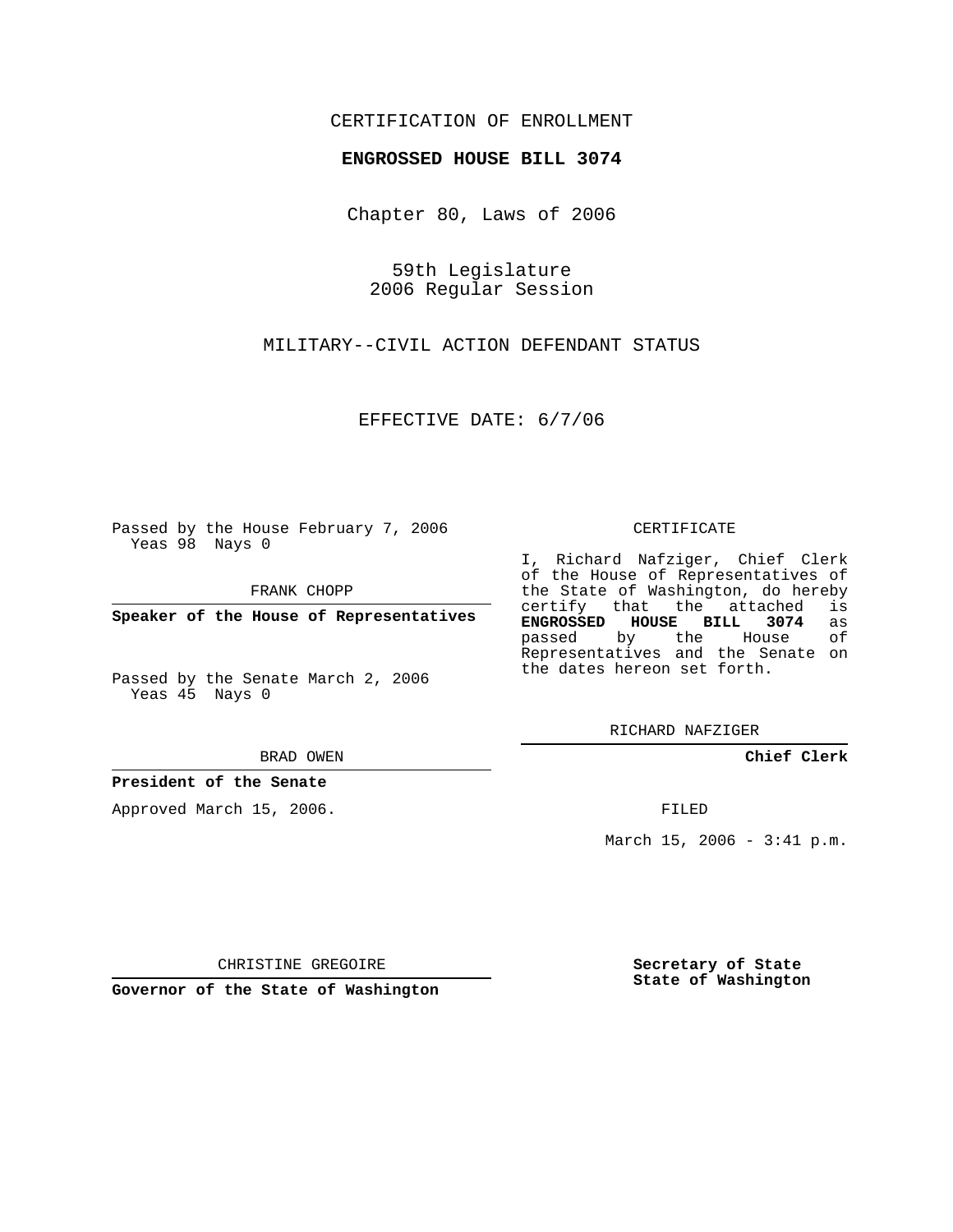## **ENGROSSED HOUSE BILL 3074** \_\_\_\_\_\_\_\_\_\_\_\_\_\_\_\_\_\_\_\_\_\_\_\_\_\_\_\_\_\_\_\_\_\_\_\_\_\_\_\_\_\_\_\_\_

\_\_\_\_\_\_\_\_\_\_\_\_\_\_\_\_\_\_\_\_\_\_\_\_\_\_\_\_\_\_\_\_\_\_\_\_\_\_\_\_\_\_\_\_\_

Passed Legislature - 2006 Regular Session

**State of Washington 59th Legislature 2006 Regular Session By** Representatives Serben, Lantz, Haler, McCoy, Chase, Dunn, Green and Morrell

Read first time 01/19/2006. Referred to Committee on Judiciary.

1 AN ACT Relating to determining the military status of defendants; and amending RCW 38.42.050.

BE IT ENACTED BY THE LEGISLATURE OF THE STATE OF WASHINGTON:

 **Sec. 1.** RCW 38.42.050 and 2005 c 254 s 5 are each amended to read as follows:

 (1) This section applies to any civil action or proceeding in which a service member or his or her dependent is a defendant and does not make an appearance under applicable court rules or by law.

 (2) In any action or proceeding covered by this section, the court, before entering judgment for the plaintiff, shall require the plaintiff to file with the court an affidavit:

 (a) Stating whether the defendant is in military service, or is a dependent of a service member in military service, and showing necessary facts to support the affidavit; or

 (b) If the plaintiff is unable to determine whether the defendant is in military service or is a dependent of a service member in military service, stating that the plaintiff is unable to determine whether the defendant is in military service or is a dependent of a service member in military service.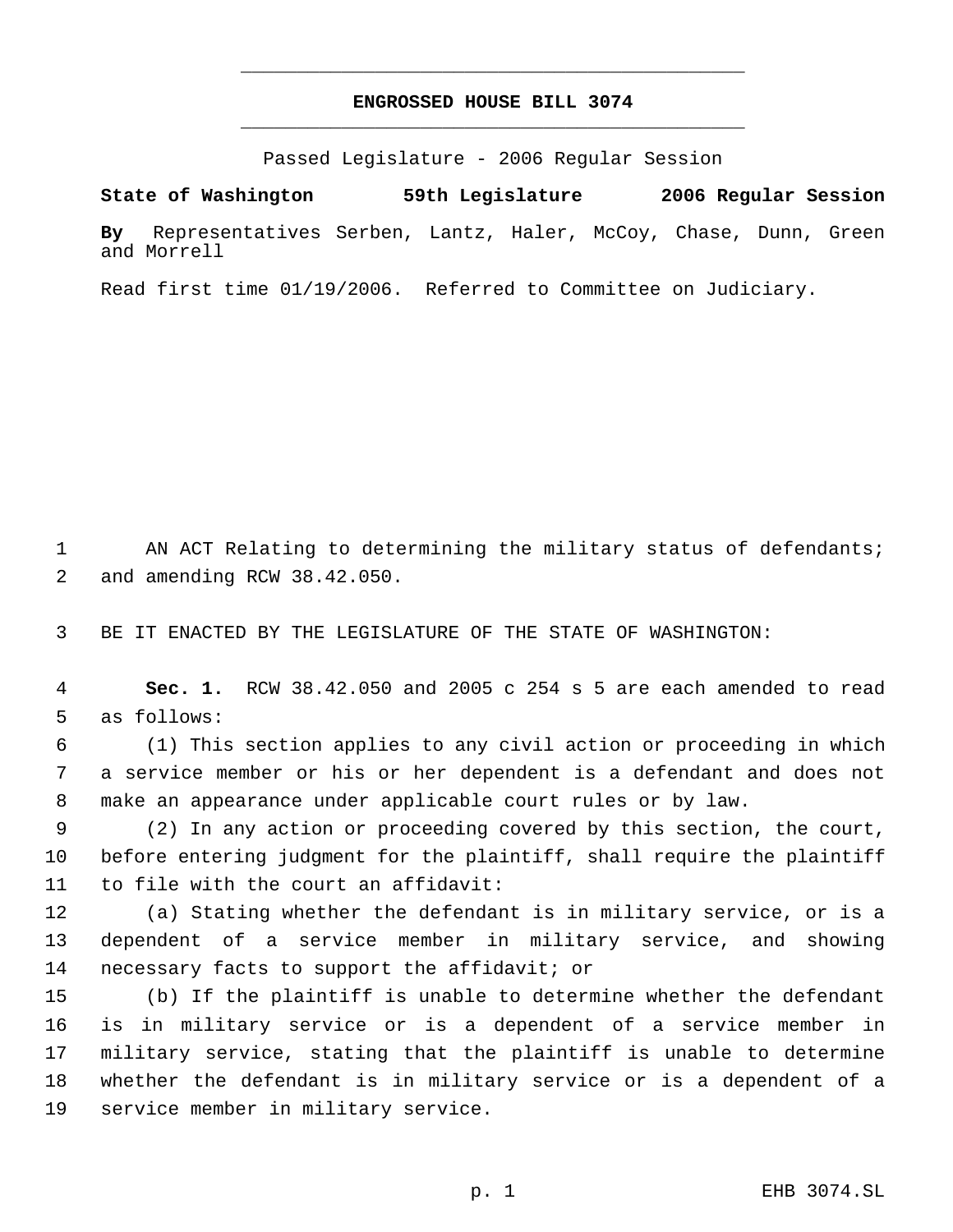(3)(a) To determine whether or not a defendant is a dependent of a person in the military service under this chapter, the plaintiff may serve on or mail via first-class mail to the defendant a written notice in substantially the following form:

 **"NOTICE:** State and federal law provide protections to defendants who are on active duty in the military service, and to their dependents. Dependents of a service member are the service member's spouse, the service member's minor child, or an individual for whom the service member provided more than one-half of the individual's support for one hundred eighty days immediately preceding an application for relief.

 One protection provided is the protection against the entry of a 13 default judgment in certain circumstances. This notice only pertains to a defendant who is a dependent of a member of the national guard or a military reserve component under a call to active service for a 16 period of more than thirty consecutive days. Other defendants in military service also have protections against default judgments not 18 covered by this notice. If you are the dependent of a member of the national guard or a military reserve component under a call to active service for a period of more than thirty consecutive days, you should notify the plaintiff or the plaintiff's attorneys in writing of your status as such within twenty days of the receipt of this notice. If you fail to do so, then a court or an administrative tribunal may presume that you are not a dependent of an active duty member of the national guard or reserves, and proceed with the entry of an order of default and/or a default judgment without further proof of your status. Your response to the plaintiff or plaintiff's attorneys about your status does not constitute an appearance for jurisdictional purposes in 29 any pending litigation nor a waiver of your rights."

 (b) If the notice is either served on the defendant twenty or more days prior to an application for an order of default or a default judgment, or mailed to the defendant more than twenty-three days prior to such application, and the defendant fails to timely respond, then for purposes of entry of an order of default or default judgment, the court or administrative tribunal may presume that the defendant is not a dependent of a person in the military service under this chapter. (c) Nothing prohibits the plaintiff from allowing a defendant more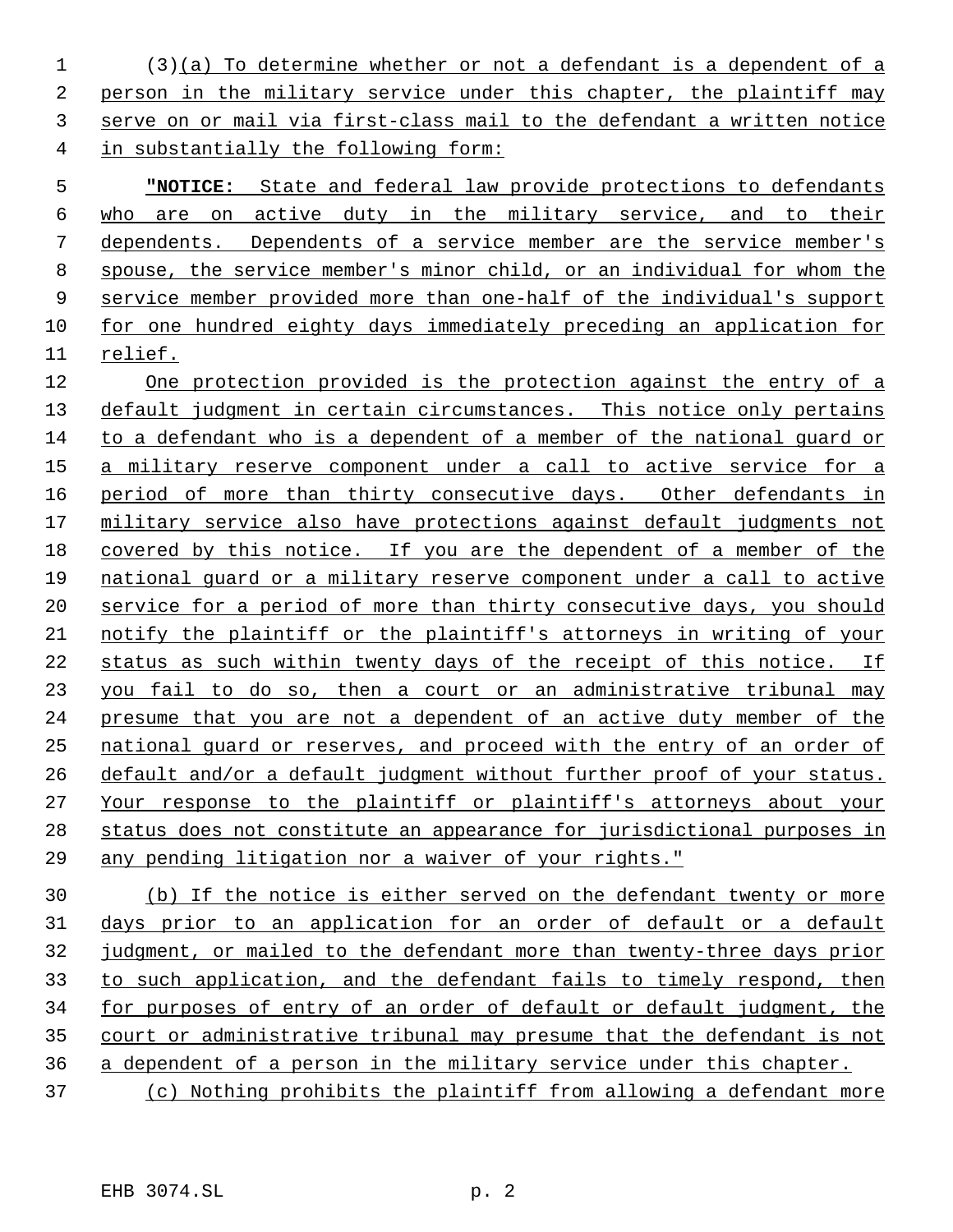1 than twenty days to respond to the notice, or from amending the notice

to so provide.

 (4) If in an action covered by this section it appears that the defendant is in military service or is a dependent of a service member in military service, the court may not enter a judgment until after the court appoints an attorney to represent the defendant. If an attorney appointed under this section to represent a service member or his or her dependent cannot locate the service member or dependent, actions by the attorney in the case do not waive any defense of the service member or dependent or otherwise bind the service member or dependent.

 $((4+))$   $(5)$  In an action covered by this section in which the defendant is in military service or is a dependent of a service member in military service, the court shall grant a stay of proceedings until one hundred eighty days after termination of or release from military service, upon application of defense counsel, or on the court's own motion, if the court determines that:

 (a) There may be a defense to the action and a defense cannot be presented without presence of the defendant; or

 (b) After due diligence, counsel has been unable to contact the defendant or otherwise determine if a meritorious defense exists. The defendant's failure to communicate or cooperate with counsel after having been contacted is not grounds to find that counsel has been unable to contact the defendant or that counsel has been unable to determine if a meritorious defense exists.

25 ( $(\frac{+5}{})$ ) (6) No bar to entry of judgment under subsection ( $(\frac{+3}{})$ )  $(4)$  of this section or requirement for grant of stay under subsection  $((+4))$  (5) of this section precludes the entry of temporary orders in domestic relations cases. If a court or administrative tribunal enters a temporary order as allowed under this subsection, it shall include a finding that failure to act, despite the absence of the service member, would result in manifest injustice to the other interested parties. Temporary orders issued without the service member's participation shall not set any precedent for the final disposition of the matters addressed therein.

 $((+6))$   $(7)$  If a service member or dependent who is a defendant in an action covered by this section receives actual notice of the action, the service member or dependent may request a stay of proceedings pursuant to RCW 38.42.060.